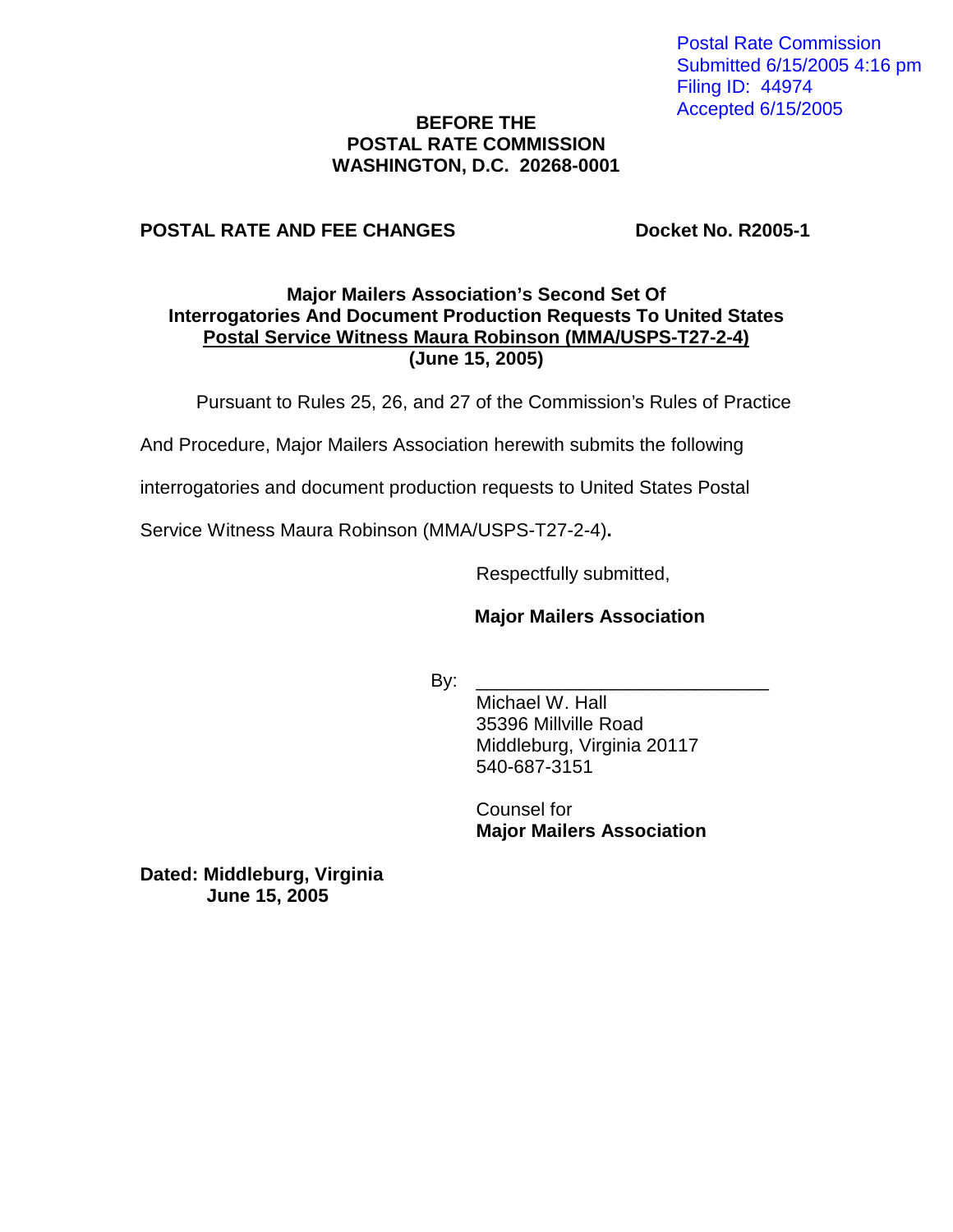## MMA/USPS-T27-2

Please refer to your response to Interrogatory MMA/USPS-T27-1 B where you provide TY 2006 postal finances using the Commission's attributable cost methodology.

- A. Please confirm that, in R2000-1 and R2001-1, the Postal Rate Commission recommended rates for First-Class letters that resulted in cost coverages of 179 and 192, respectively. If you cannot confirm, please provide the correct cost coverages, explain how they were derived, and provide complete references to all source materials used.
- B. Please confirm that the Postal Service's proposed rates in R2005-1 result in a cost coverage for First-Class letters equal to 218. If you cannot confirm, please provide the correct cost coverage, explain how it was derived, and provide complete references to all source materials used.
- C. Please confirm that, in R2000-1 and R2001-1, the Postal Rate Commission recommended rates for First-Class letters that reflected markup indices of 138 and 145, respectively. If you cannot confirm, please provide the correct markup indices, explain how they were derived, and provide complete references to all sources used.
- D. Please confirm that the Postal Service's proposed rates in R2005-1 result in a markup index for First-Class letters equal to 148. If you cannot confirm, please provide the correct markup index, explain how it was derived, and provide complete references to all sources used.
- E. Please explain why the Postal Service's proposed 5.4% across-the-board rate increase significantly raises the cost coverage and markup index for First-Class mail in this case.

# MMA/USPS-T27-3

Please refer to your response to Interrogatory MMA/USPS-T27-1 B where you provide TY 2006 postal finances using the Commission's attributable cost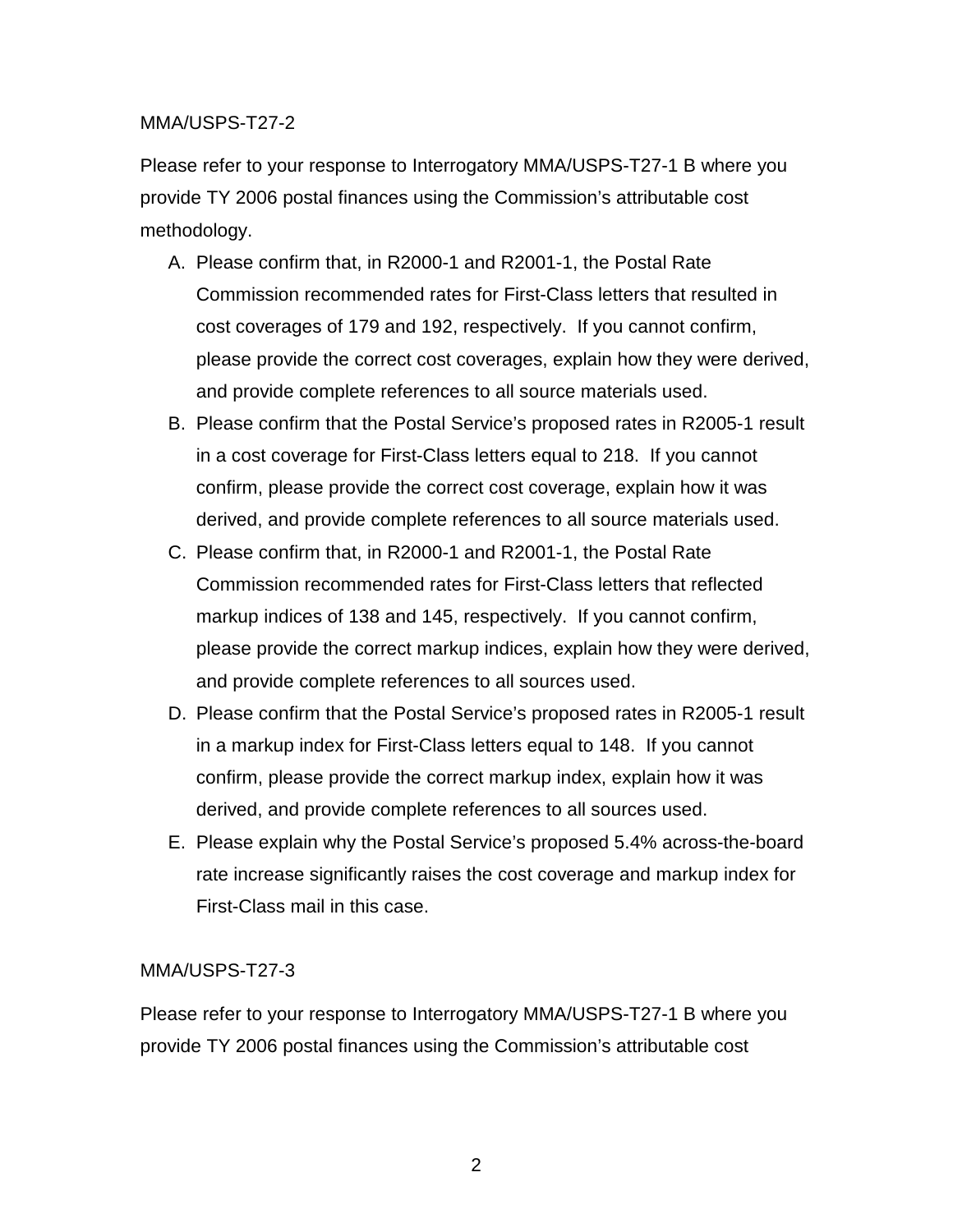methodology. Please also refer to USPS witness Taufique's response to Interrogatory GCA/USPS-T28-1 where he states, in relevant part:

…although workshared First-Class Mail is not a subclass, the proposal along the lines suggested in your question would cause these workshare rate categories, which have an implicit cost coverage exceeding all of the subclasses and whose unit cost has in fact declined 2.8 percent (between FY2000 and FY2004), to bear a disproportionate share of the escrow burden.

- A. Please confirm that, in R2000-1 and R2001-1, the Postal Rate Commission recommended rates for First-Class workshared letters that resulted in implicit cost coverages of 248 and 266 for, respectively. If you cannot confirm, please provide the correct cost coverages, explain how they were derived, and provide complete references to all source materials used.
- B. Please confirm that, in R2005-1, the Postal Service's proposed rates for First-Class workshared letters result in an implicit cost coverage equal to 313. If you cannot confirm, please provide the correct cost coverage, explain how it was derived, and provide complete references to all source materials used.
- C. Please confirm that, in R2000-1 and R2001-1, the Postal Rate Commission recommended rates for First-Class workshared letters that resulted in implicit markup indices of 260 and 261, respectively. If you cannot confirm, please provide the correct markup indices, explain how they were derived, and provide complete references to all source materials used.
- D. Please confirm that, in R2005-1, the Postal Service has proposed rates for First-Class workshared letters that result in an implicit markup index equal to 267. If you cannot confirm, please provide the correct markup index, explain how it was derived, and provide complete references to all sources used.
- E. Please confirm that, according to USPS witness Abdirhaman's workshare R2005-1 cost savings analysis (as shown in LR-USPS-K-47), the Postal